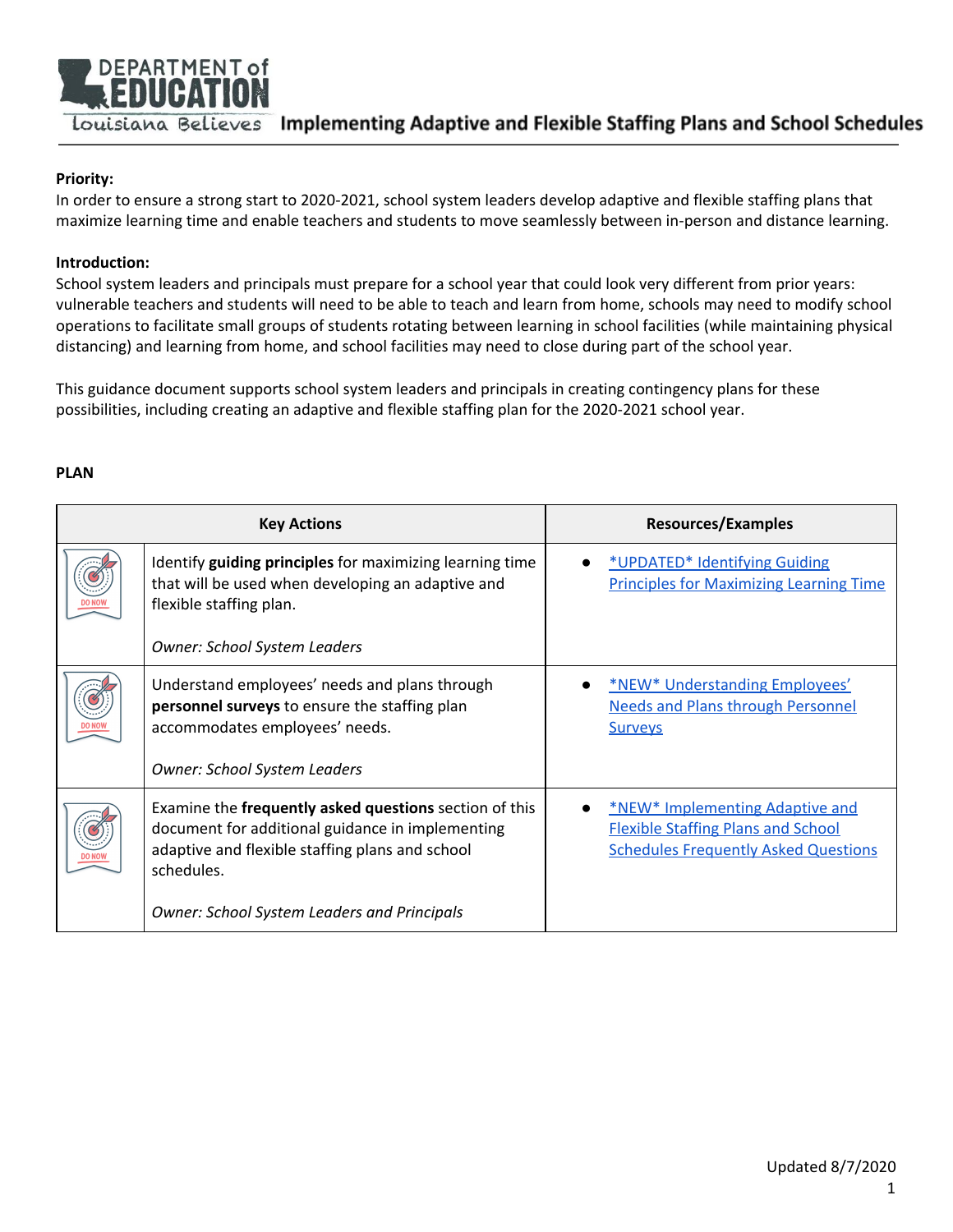

#### **[IMPLEMENT](#page-3-0)**

| <b>Key Actions</b> |                                                                                                                                                                                                                                                                                                 | <b>Resources/Examples</b>                                                                                                                                                                          |  |
|--------------------|-------------------------------------------------------------------------------------------------------------------------------------------------------------------------------------------------------------------------------------------------------------------------------------------------|----------------------------------------------------------------------------------------------------------------------------------------------------------------------------------------------------|--|
|                    | Build an adaptive and flexible staffing plan and school<br>calendar. The linked example frameworks can be<br>helpful in guiding school system leaders and principals<br>through the planning process and identifying actions<br>required.<br><b>Owner: School System Leaders and Principals</b> | *NEW* Building an Adaptive and<br><b>Flexible Staffing Plan</b>                                                                                                                                    |  |
|                    | Design schedules and staffing models that detail<br>student groupings, roles, decision points, and system<br>implications.<br><b>Owner: School System Leaders and Principals</b>                                                                                                                | *NEW* Designing Schedules and<br><b>Staffing Models</b><br>*NEW* Elementary School Comeback<br><b>Models</b><br>*NEW* Middle School Comeback<br><b>Models</b><br>*NEW* High School Comeback Models |  |

#### **[COMMUNICATE](#page-7-0)**

| <b>Key Actions</b>  |                                                                                                              | <b>Resources/Examples</b>                                                     |  |  |
|---------------------|--------------------------------------------------------------------------------------------------------------|-------------------------------------------------------------------------------|--|--|
|                     | Communicate teacher schedules for remote learning<br>to support teachers in execution of the staffing model. | <b>Communicating Teacher Schedules for</b><br><b>Remote Learning</b>          |  |  |
|                     | <b>Owner: Principals</b>                                                                                     |                                                                               |  |  |
| (O)<br>$\circ$<br>. | Support families by clearly communicating learning<br>schedules and expectations.                            | *NEW* Communicating Learning<br><b>Schedules and Expectations to Families</b> |  |  |
| <b>DO NEXT</b>      | <b>Owner: Principals</b>                                                                                     |                                                                               |  |  |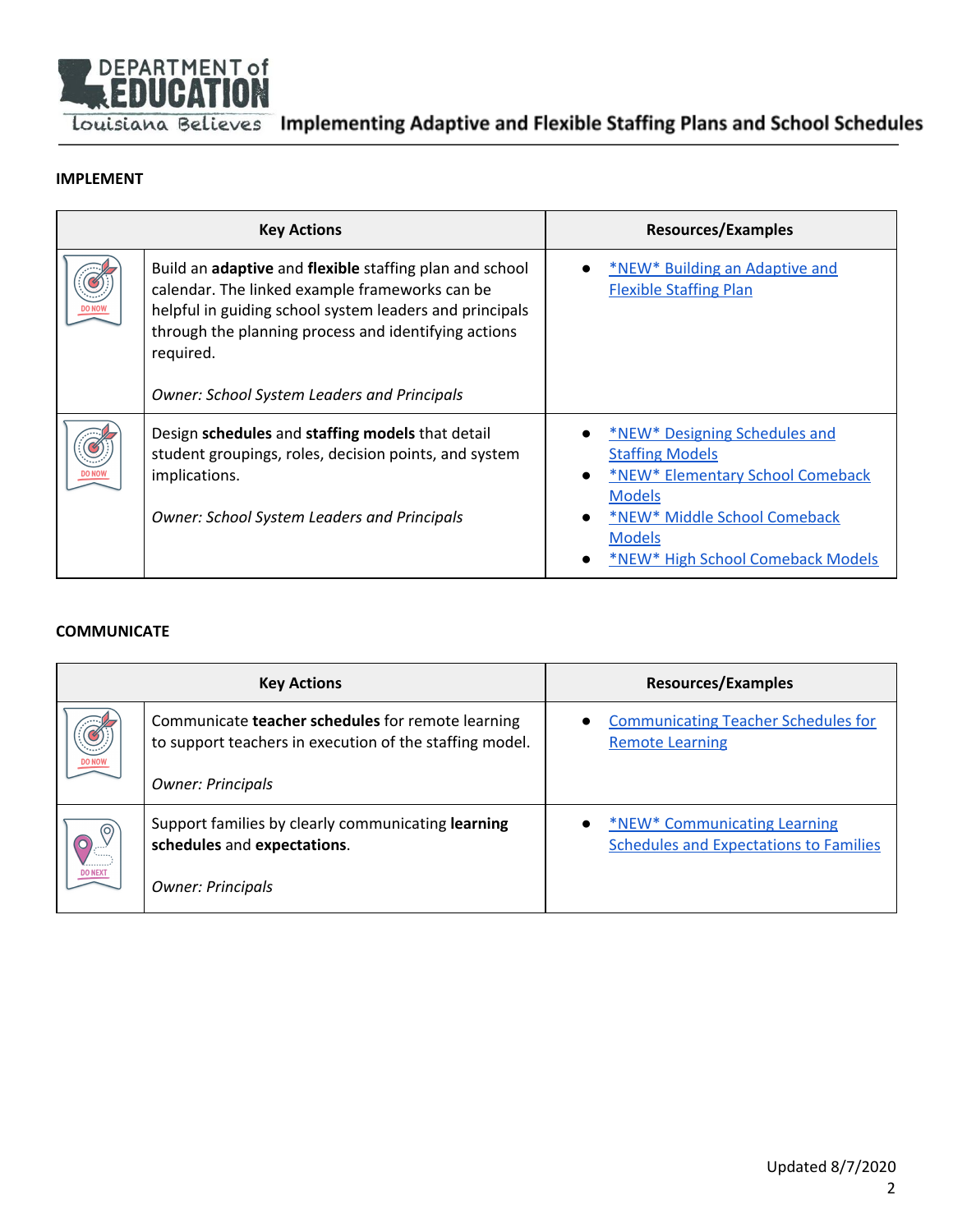

#### **PLAN**



## <span id="page-2-0"></span>**Identifying Guiding Principles for Maximizing Learning Time**

School system should ensure that adaptive and flexible staffing plans include the following guiding principles:

\_\_\_\_\_\_\_\_\_\_\_\_\_\_\_\_\_\_\_\_\_\_\_\_\_\_\_\_\_\_\_\_\_\_\_\_\_\_\_\_\_\_\_\_\_\_\_\_\_\_\_\_\_\_\_\_\_\_\_\_\_\_\_\_\_\_\_\_\_\_\_\_\_\_\_\_\_\_\_\_\_\_\_\_\_\_\_\_\_\_\_\_\_\_\_\_\_\_

- Daily interaction with students and weekly interactions with peers and supervisors during periods of distance learning. See the Guidance for Student and Staff [Monitoring](https://www.louisianabelieves.com/docs/default-source/covid-19-resources/guidance-for-staffing-and-student-monitoring.pdf?sfvrsn=195b9b1f_2) document for monitoring options.
- Extended learning time, particularly for students with unfinished learning. This could include:
	- Adding additional learning time, focused solely on [high-quality](https://www.louisianabelieves.com/docs/default-source/covid-19-resources/instructional-materials-guidance.pdf?sfvrsn=2b259b1f_2) curriculum, to each day in the school calendar.
	- Tutoring that is focused solely on [high-quality](https://www.louisianabelieves.com/docs/default-source/covid-19-resources/instructional-materials-guidance.pdf?sfvrsn=2b259b1f_2) curriculum for students with unfinished learning. *(Note: Federal flow-through funds are eligible to be used for this purpose.)*
	- Utilizing breaks (fall, Thanksgiving, spring, winter) to provide in-person or distance learning academies that are focused solely on [high-quality](https://www.louisianabelieves.com/docs/default-source/covid-19-resources/instructional-materials-guidance.pdf?sfvrsn=2b259b1f_2) curriculum for students with unfinished learning. *(Note: Federal flow-through funds are eligible to be used for this purpose. This [example](https://www.wacoisd.org/Page/9913) may support you in thinking about how to create such an academy for your school system.)*

School systems may also consider:

- Beginning the school year early and ending the school year later, as health and safety permit, in case future school facility closures disrupt learning time.
- Moving to a year-round calendar, such as a three-track schedule (also known as a Concept 6 schedule). In a three-track schedule, students are divided into three groups, with one group always on vacation. There are six terms, consisting of approximately 40 days each, and students attend four out of the six terms during the year. Schools that use the three-track schedule may have to extend the school day to meet the state's minimum instructional time requirements. This schedule can increase the capacity of the school building by up to 50 percent.
	- \*Updated\* Example [Year-Round](https://www.louisianabelieves.com/docs/default-source/strong-start-2020/2020-2021-example-year-round-schedule_-early-august-start-date.pdf?sfvrsn=9f8f991f_2) Schedule: Early August Start Date
	- Example [Year-Round](https://www.louisianabelieves.com/docs/default-source/strong-start-2020/2020-2021-example-year-round-schedule---early-september-start-date.pdf?sfvrsn=977a981f_2) Schedule: Early September Start Date
	- Example [Year-Round](https://www.louisianabelieves.com/docs/default-source/strong-start-2020/2020-2021-example-year-round-schedule---early-september-start-date-with-increased-building-capacity.pdf?sfvrsn=907a981f_2) Schedule: Early September Start Date with Increased Building **[Capacity](https://www.louisianabelieves.com/docs/default-source/strong-start-2020/2020-2021-example-year-round-schedule---early-september-start-date-with-increased-building-capacity.pdf?sfvrsn=907a981f_2)**
	- Year-Round Calendar: Template with [Instructional](https://www.louisianabelieves.com/docs/default-source/strong-start-2020/2020-2021-year-round-calendar-template.xlsx?sfvrsn=c876981f_2) Minute Calculator
	- Example [Year-Round](https://www.wcpss.net/cms/lib/NC01911451/Centricity/Domain/19/20-21%20YR.pdf) Schedule: North Carolina

*Note that the above actions may require the re-negotiation of teacher contacts. School systems should therefore first discuss this with their personnel director and legal counsel.*



#### <span id="page-2-1"></span>**\*NEW\* Understanding Employees' Needs and Plans through Personnel Surveys**

Before developing an adaptive and flexible staffing plan, school systems must understand their employee's plans for the upcoming year. The survey should make clear that it is for planning purposes only and does not constitute an employee giving notice or making a formal request for leave or accommodations. This could be accomplished with a checkbox along the lines of: *"I understand that this survey does not constitute my formal notice regarding my employment status."*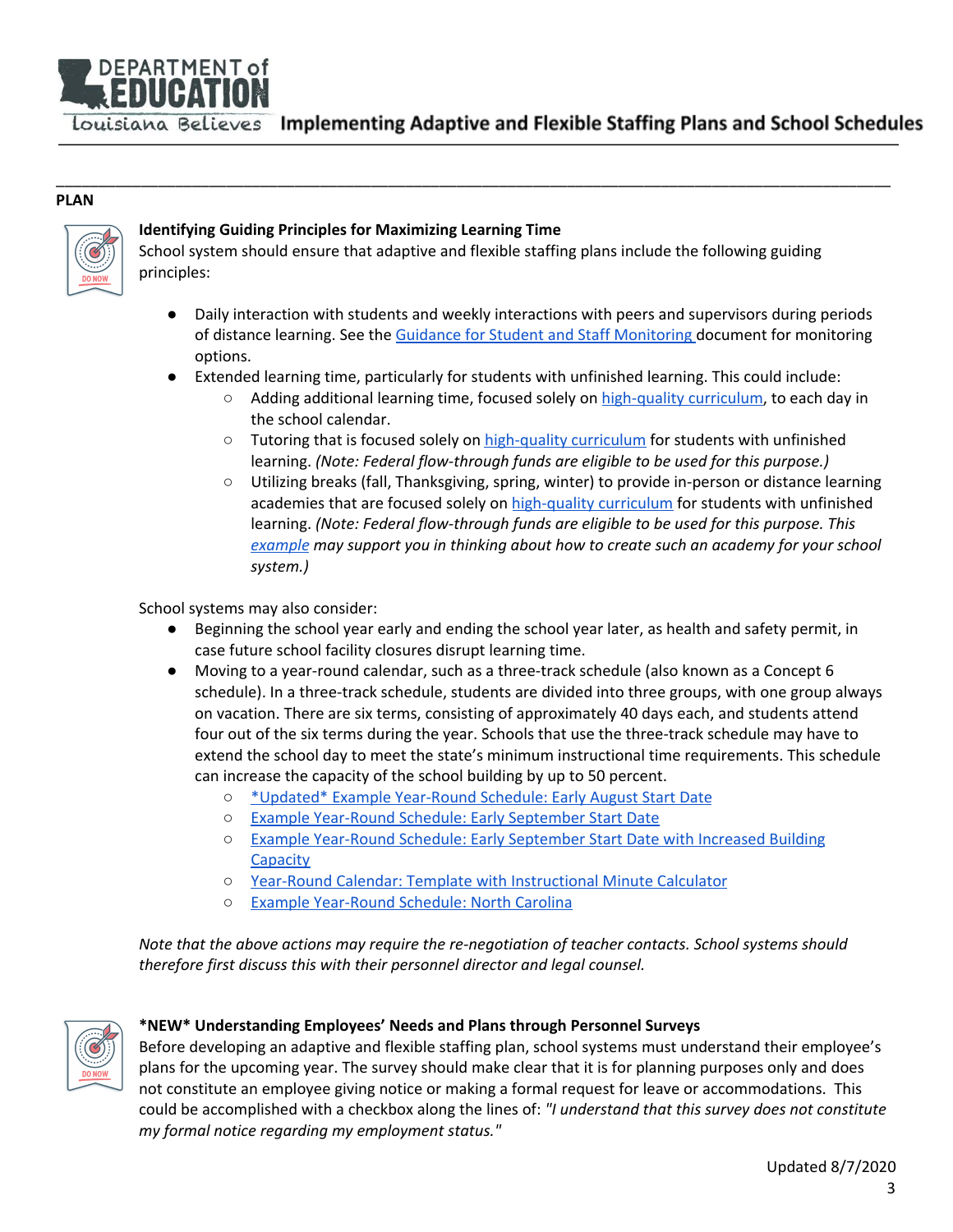

At minimum, personnel surveys should gather the following information:

- Employee name
- Employee unique identifier (if applicable)
- Current school assignment
- Current position
- Given the current COVID-19 context and Louisiana's [reopening](https://www.louisianabelieves.com/docs/default-source/strong-start-2020/school-reopening-guidelines-and-resources.pdf) guidance, what is your intention for the fall?
	- Return to teaching
	- Return to teaching with a request for accommodations
	- Leave of absence
	- Retire
	- Resign
	- Undecided

*School systems may also use this opportunity to gather information from teachers regarding lessons learned from the spring as well as professional development and other resources needed for the upcoming school year.*

See below for examples of personnel surveys.

- Monroe City Schools: [Personnel](https://www.louisianabelieves.com/docs/default-source/covid-19-resources/monroe-city-schools-sample-personnel-survey.pdf?sfvrsn=553981f_2) Survey
- Webster Parish: [Personnel](https://www.louisianabelieves.com/docs/default-source/covid-19-resources/webster-parish-sample-personnel-survey.pdf?sfvrsn=453981f_2) Survey

#### <span id="page-3-0"></span>**IMPLEMENT**



## <span id="page-3-1"></span>**\*NEW\* Building an Adaptive and Flexible Staffing Plan**

Once school systems have established guiding principles and collected personnel survey data, they can use one of the following frameworks to build an adaptive and flexible staffing plan. Principals should be included in the planning process, and will play a key role in developing schedules and staffing models.

\_\_\_\_\_\_\_\_\_\_\_\_\_\_\_\_\_\_\_\_\_\_\_\_\_\_\_\_\_\_\_\_\_\_\_\_\_\_\_\_\_\_\_\_\_\_\_\_\_\_\_\_\_\_\_\_\_\_\_\_\_\_\_\_\_\_\_\_\_\_\_\_\_\_\_\_\_\_\_\_\_\_\_\_\_\_\_\_\_\_\_\_\_\_\_\_\_\_

See below for frameworks.

- Education Resource Strategies [Framework](https://www.erstrategies.org/cms/files/4532-covid-decision-points.pdf)
	- This framework published by a non-profit organization, Education Resource Strategies, walks school systems through five critical steps to build out their plans. While these steps are organized sequentially, the implications of any one decision is likely to affect leaders' thinking about the others. Therefore, prepare to work iteratively and confirm or adjust your approach as you go.
- **Instruction Partners [Framework](https://instructionpartners.org/resources/planning-for-reentry-part-1)** 
	- This framework published by Instruction Partners provides school systems with suggested actions in three phases to build out adaptive and flexible staffing plans. The phases include planning for reentry (summer), communicating and implementing the reentry plan (fall), and improving the plan and preparing for recovery (winter/spring). The first part of the framework has been published, and the additional sections are forthcoming.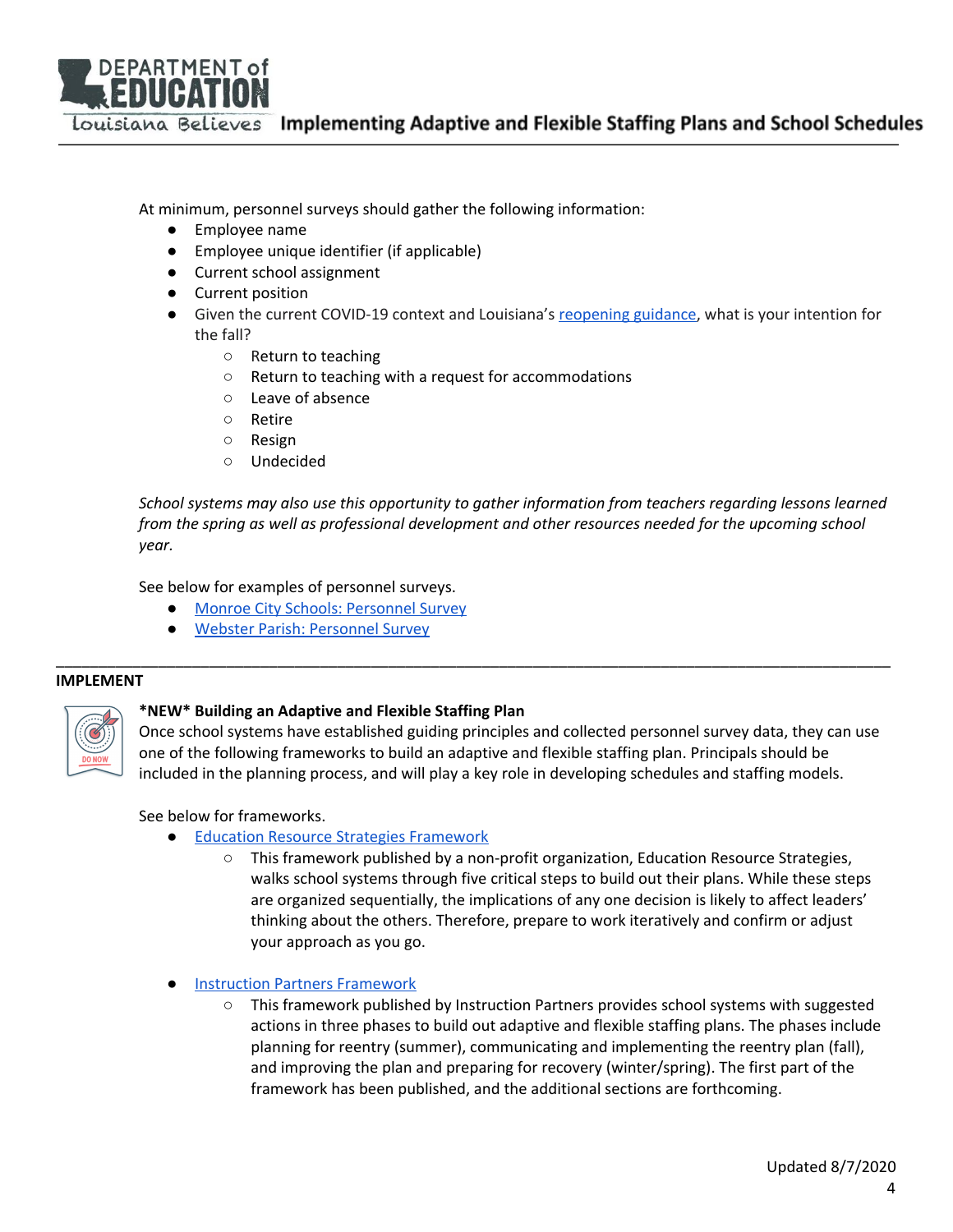



## <span id="page-4-0"></span>**\*NEW\* Designing Schedules and Staffing Models**

The following COVID [Comeback](https://www.erstrategies.org/tap/covid_comeback_models) School Models outline **student groupings, schedules and staff roles** that can be used to build an adaptive and flexible staffing plan. Each model contains a detailed PDF guide and video detailing an overview of the model, student groupings, schedules, roles, decision points, and system implications. Please note that pre-K, kindergarten and first grade students who need to be physically present in a school facility five days a week must be taught by appropriately certified teachers. This ensures that young students receive developmentally appropriate instruction.

<span id="page-4-1"></span>

| <b>Elementary School Comeback Models</b>                                          |                                                                                                                                                                                                              |                                                                                                                                                                                       |                                                                                                                   |                                                                                                                                   |  |
|-----------------------------------------------------------------------------------|--------------------------------------------------------------------------------------------------------------------------------------------------------------------------------------------------------------|---------------------------------------------------------------------------------------------------------------------------------------------------------------------------------------|-------------------------------------------------------------------------------------------------------------------|-----------------------------------------------------------------------------------------------------------------------------------|--|
| <b>School Model</b>                                                               | When to use the model?                                                                                                                                                                                       | Which students<br>are all-in-person?                                                                                                                                                  | How many<br>students do a<br>hybrid of<br>in-person and<br>remote learning?                                       | Which students<br>are all-remote?                                                                                                 |  |
| <b>Early Grades</b><br><b>In Person</b><br><b>PDF Guide</b><br><b>Video Guide</b> | Works well when (1) prioritizing<br>maximum in-person school for<br>younger students and (2) no option<br>for district-wide remote school; all<br>resource tradeoffs must happen<br>within your school.      | All pre-K-grade 3<br>students.<br>All pre-K-grade 5<br>students with<br>disabilities served<br>in a self-contained<br>setting.                                                        | None                                                                                                              | All grade 4-5<br>students.<br>All students who<br>opt out of<br>attending<br>in-person school<br>for health or<br>family reasons. |  |
| <b>Family Choice</b><br><b>PDF Guide</b><br><b>Video Guide</b>                    | Works well when (1) there is high<br>demand for remote school at all<br>grade levels and (2) sufficient space<br>and staff to accommodate all who<br>want to attend in-person.                               | Students with<br>disabilities served<br>in a self-contained<br>setting who opt<br>for all in-person<br>school<br>All pre-K-grade 5<br>students who opt<br>for all in-person<br>school | None                                                                                                              | All students who<br>opt out of<br>attending<br>in-person school<br>for health or<br>family reasons.                               |  |
| <b>School-Wide</b><br><b>Hybrid</b><br><b>PDF Guide</b><br><b>Video Guide</b>     | Works well when (1) prioritizing a<br>hybrid approach for all students who<br>want it and (2) teacher teams are set<br>up to adapt and provide instruction<br>for a mix of in-person and remote<br>learning. | Students with<br>disabilities served<br>in a self-contained<br>setting.<br>Remote day<br>students who                                                                                 | All other<br>pre-K-grade 5<br>students in A/B<br>day with a split<br>schedule, i.e.<br>different<br>schedules and | All students who<br>opt out of<br>attending<br>in-person school<br>for health or<br>family reasons.                               |  |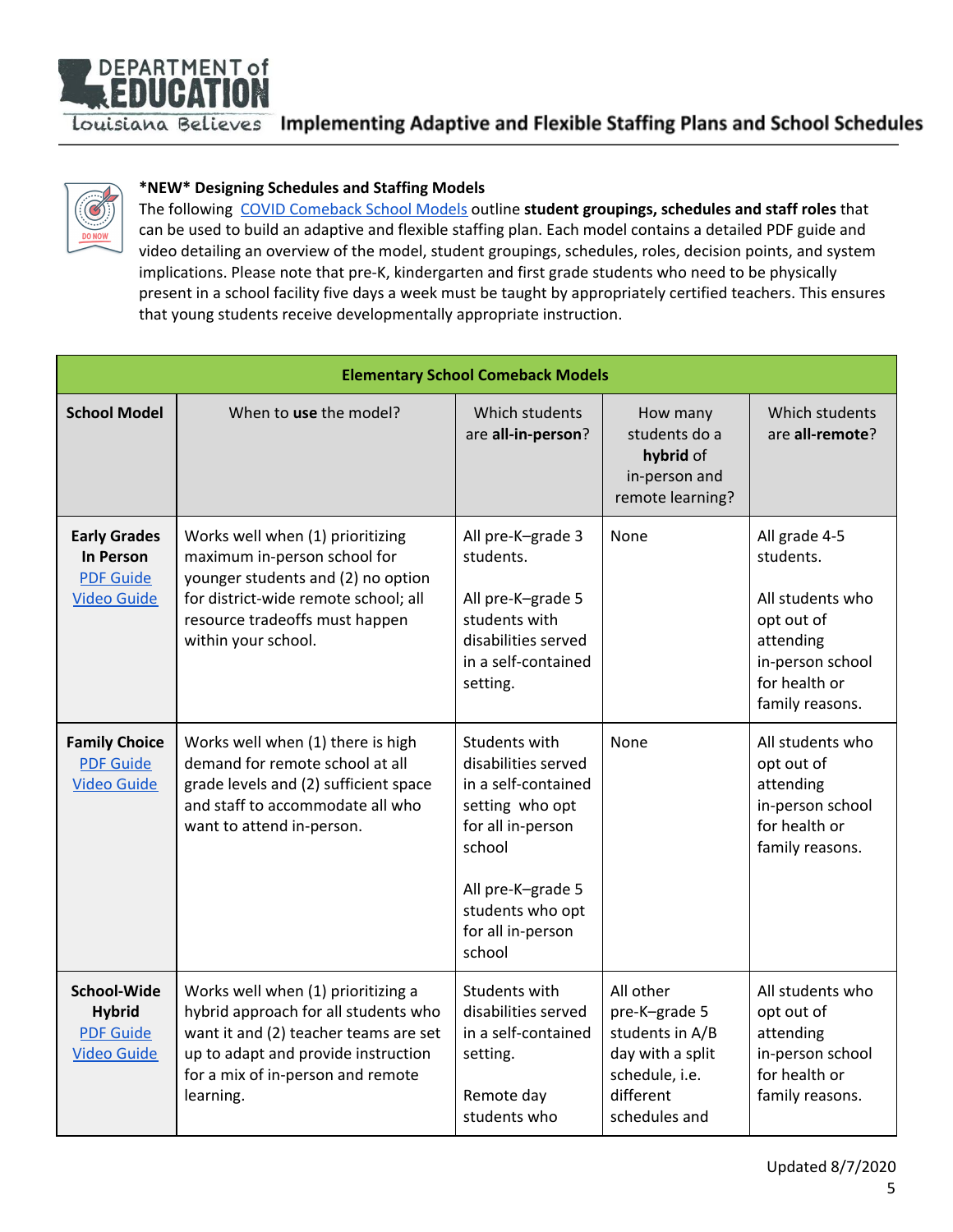

|                                                                  |                                                                                                                                                                                                                                                                                                                                                                                                                                                                                                                | need/choose<br>supervised space<br>to learn. | instructors on<br>remote and<br>in-person days. |              |
|------------------------------------------------------------------|----------------------------------------------------------------------------------------------------------------------------------------------------------------------------------------------------------------------------------------------------------------------------------------------------------------------------------------------------------------------------------------------------------------------------------------------------------------------------------------------------------------|----------------------------------------------|-------------------------------------------------|--------------|
| <b>Distance</b><br>Learning<br>PDF Guide 1<br><b>PDF Guide 2</b> | Works well when (1) you want<br>consistent daily schedules that<br>establish helpful routines and limit<br>demands for adult facilitation at<br>home, (2) you want daily<br>synchronous instruction that enables<br>face-to-face instruction with a<br>teacher, particularly in math, ELA,<br>and science, (3) you are prioritizing<br>daily connections for each student<br>with at least one consistent adult,<br>and (4) you are prioritizing dedicated<br>time for additional social-emotional<br>support. | None                                         | <b>None</b>                                     | All students |

<span id="page-5-0"></span>

| <b>Middle School Comeback Models</b>                                                          |                                                                                                                                                                                                                                                                                                                                                           |                                                                                                                                                                                         |                                                                             |                                   |  |
|-----------------------------------------------------------------------------------------------|-----------------------------------------------------------------------------------------------------------------------------------------------------------------------------------------------------------------------------------------------------------------------------------------------------------------------------------------------------------|-----------------------------------------------------------------------------------------------------------------------------------------------------------------------------------------|-----------------------------------------------------------------------------|-----------------------------------|--|
| <b>School Model</b>                                                                           | When to use the model?                                                                                                                                                                                                                                                                                                                                    | Which students<br>are all-in-person?                                                                                                                                                    | How many<br>students do a<br>hybrid of<br>in-person and<br>remote learning? | Which students<br>are all-remote? |  |
| <b>Highest-Need</b><br><b>Students In</b><br>Person<br><b>PDF Guide</b><br><b>Video Guide</b> | Works well when (1) prioritizing the<br>highest-need students (including and<br>beyond students with low-incidence<br>disabilities) for in-person support, (2),<br>there is high interest in remote<br>school at all grade levels, and (3)<br>fewer than half of students are<br>considered "high-need," enabling you<br>to avoid unintentional tracking. | Students with<br>disabilities served<br>in a self-contained<br>setting<br>Other<br>highest-need<br>students.<br>Remaining seats<br>offered to<br>students based on<br>a lottery system. | None                                                                        | All other students                |  |
| Hybrid A/B<br><b>Days</b>                                                                     | Works well when (1) you are<br>prioritizing a hybrid approach for all                                                                                                                                                                                                                                                                                     | None                                                                                                                                                                                    | All students                                                                | None                              |  |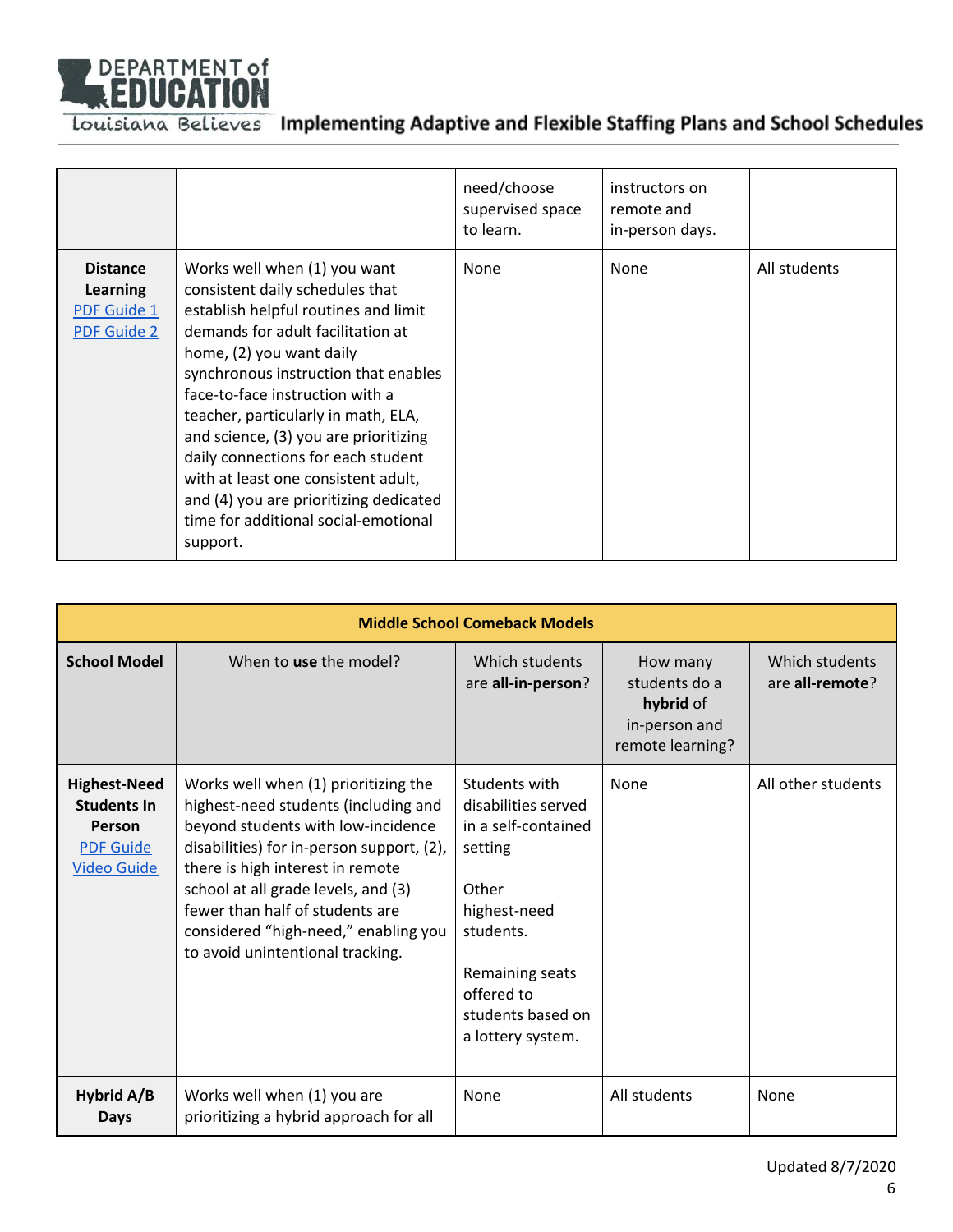

| <b>PDF Guide</b><br><b>Video Guide</b>                                  | students who want it and (2) you can<br>staff classrooms with two educators<br>to help integrate students whose<br>families have chosen to keep them at<br>home.                                                                                                                                                                                                                                                                                                                                               |       |       |               |
|-------------------------------------------------------------------------|----------------------------------------------------------------------------------------------------------------------------------------------------------------------------------------------------------------------------------------------------------------------------------------------------------------------------------------------------------------------------------------------------------------------------------------------------------------------------------------------------------------|-------|-------|---------------|
| <b>Distance</b><br><b>Learning</b><br>PDF Guide 1<br><b>PDF Guide 2</b> | Works well when (1) you want<br>consistent daily schedules that<br>establish helpful routines and limit<br>demands for adult facilitation at<br>home, (2) you want daily<br>synchronous instruction that enables<br>face-to-face instruction with a<br>teacher, particularly in math, ELA,<br>and science, (3) you are prioritizing<br>daily connections for each student<br>with at least one consistent adult,<br>and (4) you are prioritizing dedicated<br>time for additional social-emotional<br>support. | None. | None. | All students. |

<span id="page-6-0"></span>

| <b>High School Comeback Models</b>                                                       |                                                                                                                                                                                                                                 |                                                                                                                                                                                                                                                                    |                                                                                |                                           |  |  |
|------------------------------------------------------------------------------------------|---------------------------------------------------------------------------------------------------------------------------------------------------------------------------------------------------------------------------------|--------------------------------------------------------------------------------------------------------------------------------------------------------------------------------------------------------------------------------------------------------------------|--------------------------------------------------------------------------------|-------------------------------------------|--|--|
| <b>School Model</b>                                                                      | When to use the model?                                                                                                                                                                                                          | Which students are<br>all-in-person?                                                                                                                                                                                                                               | How many<br>students do a<br>hybrid of<br>in-person and<br>remote<br>learning? | Which students<br>are <b>all-remote</b> ? |  |  |
| <b>Transition</b><br>Grade In<br><b>Person</b><br><b>PDF Guide</b><br><b>Video Guide</b> | Works well when (1) planning for<br>stringent physical distancing<br>requirements, (2) prioritizing support<br>for students in their transition year,<br>and (3) most families buy into<br>in-person school if it is available. | Ninth grade students<br>Students with<br>disabilities served in a<br>self-contained setting<br>Students who opt into<br>attending school every<br>day but participate in<br>remote learning from<br>a separate location in<br>the building on their<br>remote days | None                                                                           | All other<br>students                     |  |  |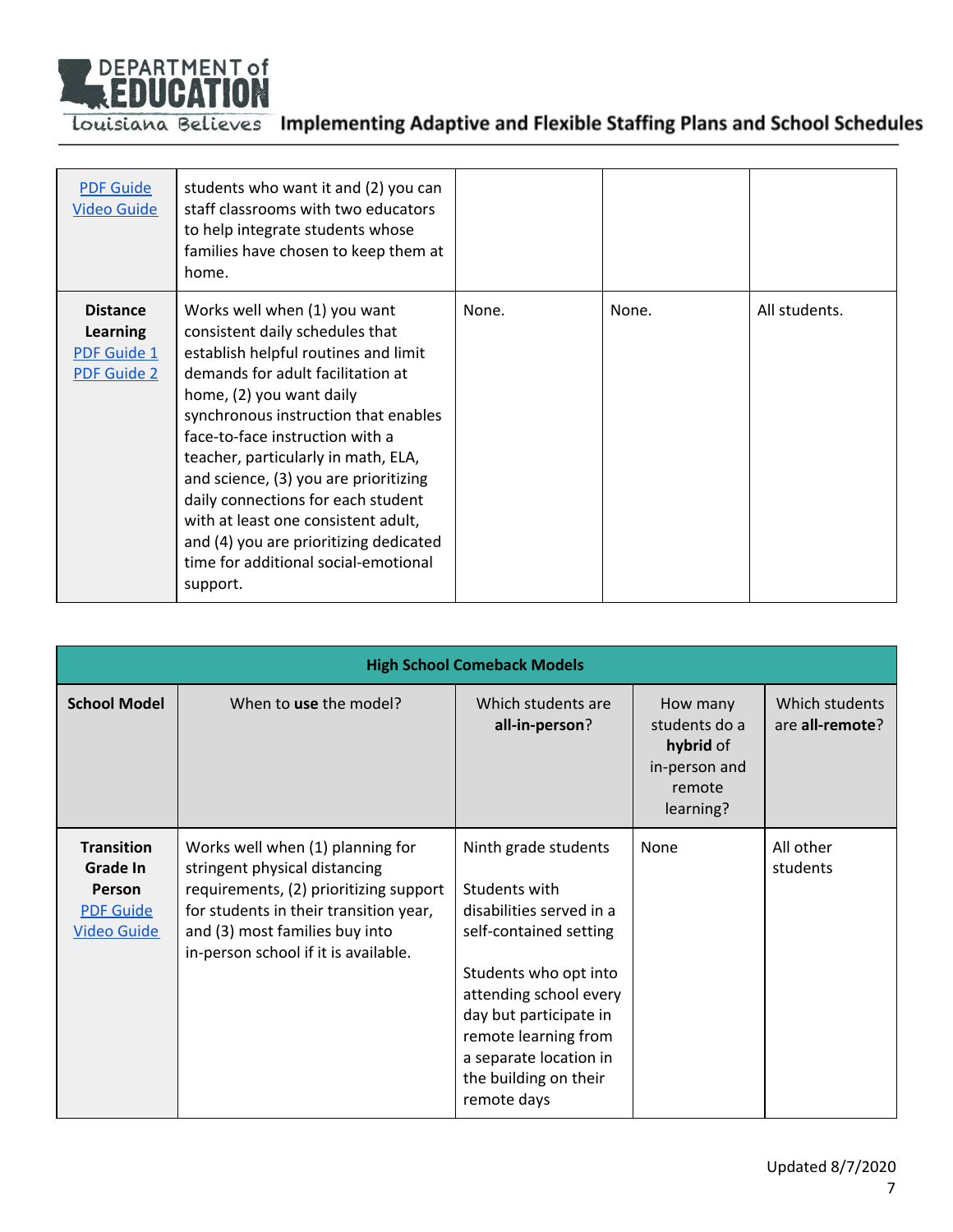

| Hybrid A/B<br>Week<br><b>PDF Guide</b><br><b>Video Guide</b>            | Works well when (1) prioritizing a<br>hybrid approach for all students who<br>want it and (2) teacher teams are set<br>up to adapt and provide instruction<br>for a mix of in-person and remote<br>learning                                                                                                                                                                                                                                                                                                    | None | All students | None         |
|-------------------------------------------------------------------------|----------------------------------------------------------------------------------------------------------------------------------------------------------------------------------------------------------------------------------------------------------------------------------------------------------------------------------------------------------------------------------------------------------------------------------------------------------------------------------------------------------------|------|--------------|--------------|
| <b>Distance</b><br>Learning<br><b>PDF Guide 1</b><br><b>PDF Guide 2</b> | Works well when (1) you want<br>consistent daily schedules that<br>establish helpful routines and limit<br>demands for adult facilitation at<br>home, (2) you want daily<br>synchronous instruction that enables<br>face-to-face instruction with a<br>teacher, particularly in math, ELA,<br>and science, (3) you are prioritizing<br>daily connections for each student<br>with at least one consistent adult,<br>and (4) you are prioritizing dedicated<br>time for additional social-emotional<br>support. | None | None         | All students |

#### <span id="page-7-0"></span>**COMMUNICATE**



## <span id="page-7-1"></span>**Communicating Teacher Schedules for Remote Learning**

Principals can support teachers during periods of remote learning by developing teacher schedules that outline how teachers should use their time during periods of hybrid or virtual learning.

\_\_\_\_\_\_\_\_\_\_\_\_\_\_\_\_\_\_\_\_\_\_\_\_\_\_\_\_\_\_\_\_\_\_\_\_\_\_\_\_\_\_\_\_\_\_\_\_\_\_\_\_\_\_\_\_\_\_\_\_\_\_\_\_\_\_\_\_\_\_\_\_\_\_\_\_\_\_\_\_\_\_\_\_\_\_\_\_\_\_\_\_\_\_\_\_\_\_

Teacher schedules could include:

- Morning School Site Meetings
- Grade Level Meetings
- Common Planning Meetings
- Planning and Preparing Virtual Lessons
- Tutoring
- Interacting with Families
- Lunch
- Self Care Breaks

See below for example teacher schedules.

- Example Daily [Schedule](https://www.louisianabelieves.com/docs/default-source/covid-19-resources/sample-learning-schedules.pdf) for Teachers
- Sallie Humble [Elementary](https://www.louisianabelieves.com/docs/default-source/covid-19-resources/mc-sallie-humble-zoom-schedule.pdf?sfvrsn=1f239b1f_2) Zoom Meeting Schedule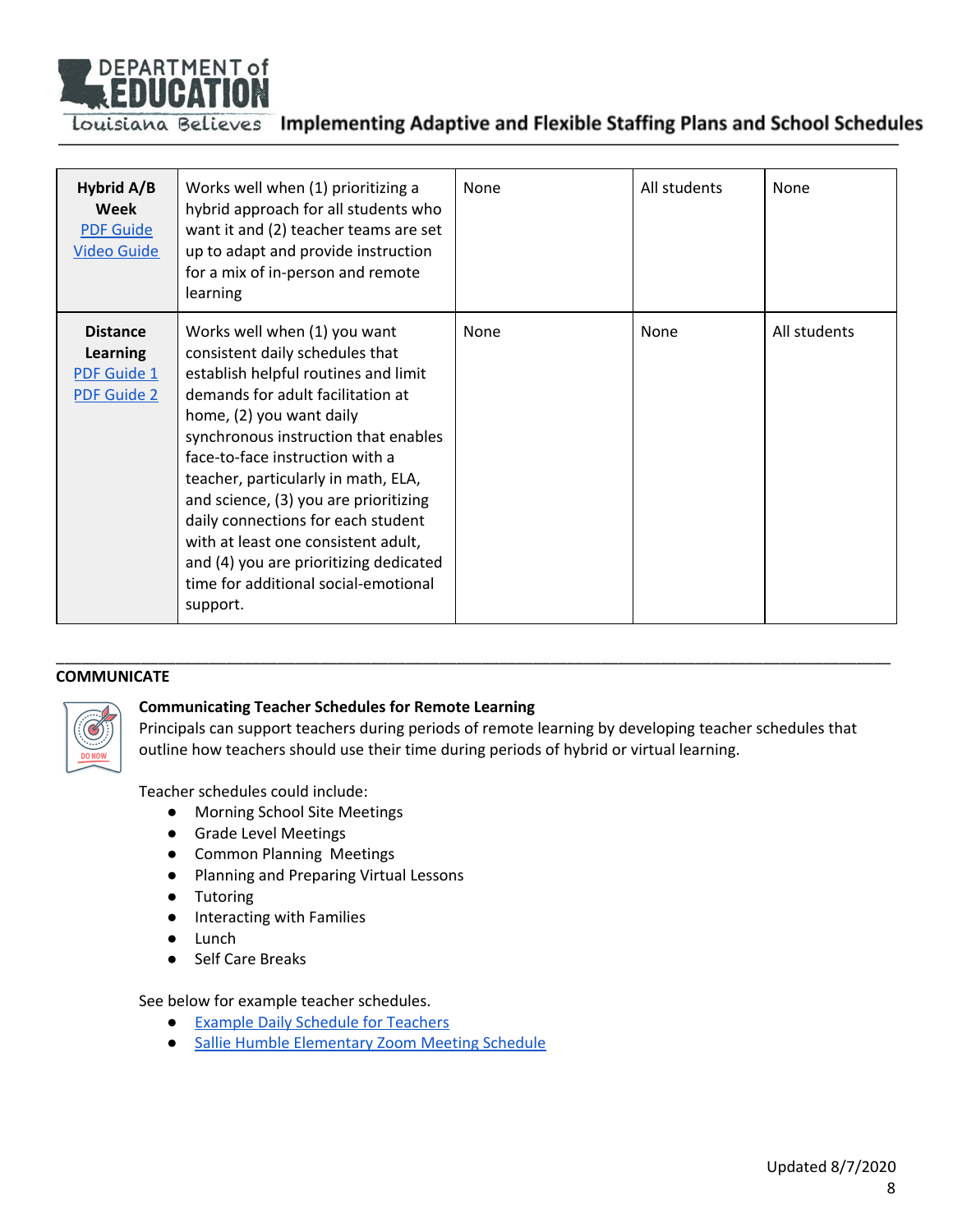# DEPARTMENT of **EDUCAT**

Louisiana Believes Implementing Adaptive and Flexible Staffing Plans and School Schedules



## <span id="page-8-1"></span>**\*NEW\* Communicating Learning Schedules and Expectations to Families**

Principals can support families during this time by creating systems and plans to clearly communicate learning schedules and expectations to families.

\_\_\_\_\_\_\_\_\_\_\_\_\_\_\_\_\_\_\_\_\_\_\_\_\_\_\_\_\_\_\_\_\_\_\_\_\_\_\_\_\_\_\_\_\_\_\_\_\_\_\_\_\_\_\_\_\_\_\_\_\_\_\_\_\_\_\_\_\_\_\_\_\_\_\_\_\_\_\_\_\_\_\_\_\_\_\_\_\_\_\_\_\_\_\_\_\_\_

See below for two example guides.

- Implementing Strategic [Communication](https://www.louisianabelieves.com/docs/default-source/strong-start-2020/implementing-strategic-communications-plans.pdf?sfvrsn=6052981f_2) Plans
- TNTP Guide to Virtual Family and Community [Engagement](https://tntp.org/assets/covid-19-toolkit-resources/Virtual_Family_and_Community_Engagement-TNTP.pdf)



#### <span id="page-8-0"></span>**\*NEW\* Frequently Asked Questions**

**● How do school systems continue to provide special education and related services to students with disabilities when those students are part of static student groups?**

Response: School systems must plan to provide special education and related services to all students with disabilities, according to their individual education program. When planning for static student groups, school systems should factor in services for students with disabilities in the least restrictive environment, such as additional special education and related service providers who will need to enter the classroom, students with disabilities who receive services outside the static group, and/or students with disabilities who will receive services through alternate instructional methods.

- **● How can school systems account for staff time during periods of virtual or hybrid learning?** Response: Please refer to the Guidance for Student and Staff [Monitoring](https://www.louisianabelieves.com/docs/default-source/covid-19-resources/guidance-for-staffing-and-student-monitoring.pdf?sfvrsn=195b9b1f_2) document for monitoring options.
- **● How can school systems modify their plans if classroom teachers are out at different points during the year?**

Response: School systems should proactively plan for this possibility by training everyone in the substitute teacher pool as well as other school-system and school-level staff who may need to step in if classroom teachers are out. They should be included in training on the use of virtual platforms, as well as in all other professional development trainings.

● **Will instructional minutes be required for schools or students that choose virtual learning for the 2020-2021 school year?**

Response:The 63,720 instructional minute requirement is still in place for the upcoming school year. School systems can meet this requirement when creating their academic calendar. The requirement can be met through face-to-face instruction or through remote learning models where equitable instructional minutes are met through live teacher led lessons, recorded lessons, worksheet assignments, etc.

**● May a paraprofessional supervise students in the school building while a certified educator is teaching remotely?**

Response: Yes. However for students with exceptionalities, each LEA must be able to independently verify that the certified teachers, not the paraprofessionals, were delivering the instruction. Also, as required by each student's IEP/IAP, the certified educator must modify their lessons to deliver individualized instruction, provide all included accommodations, and comply with the